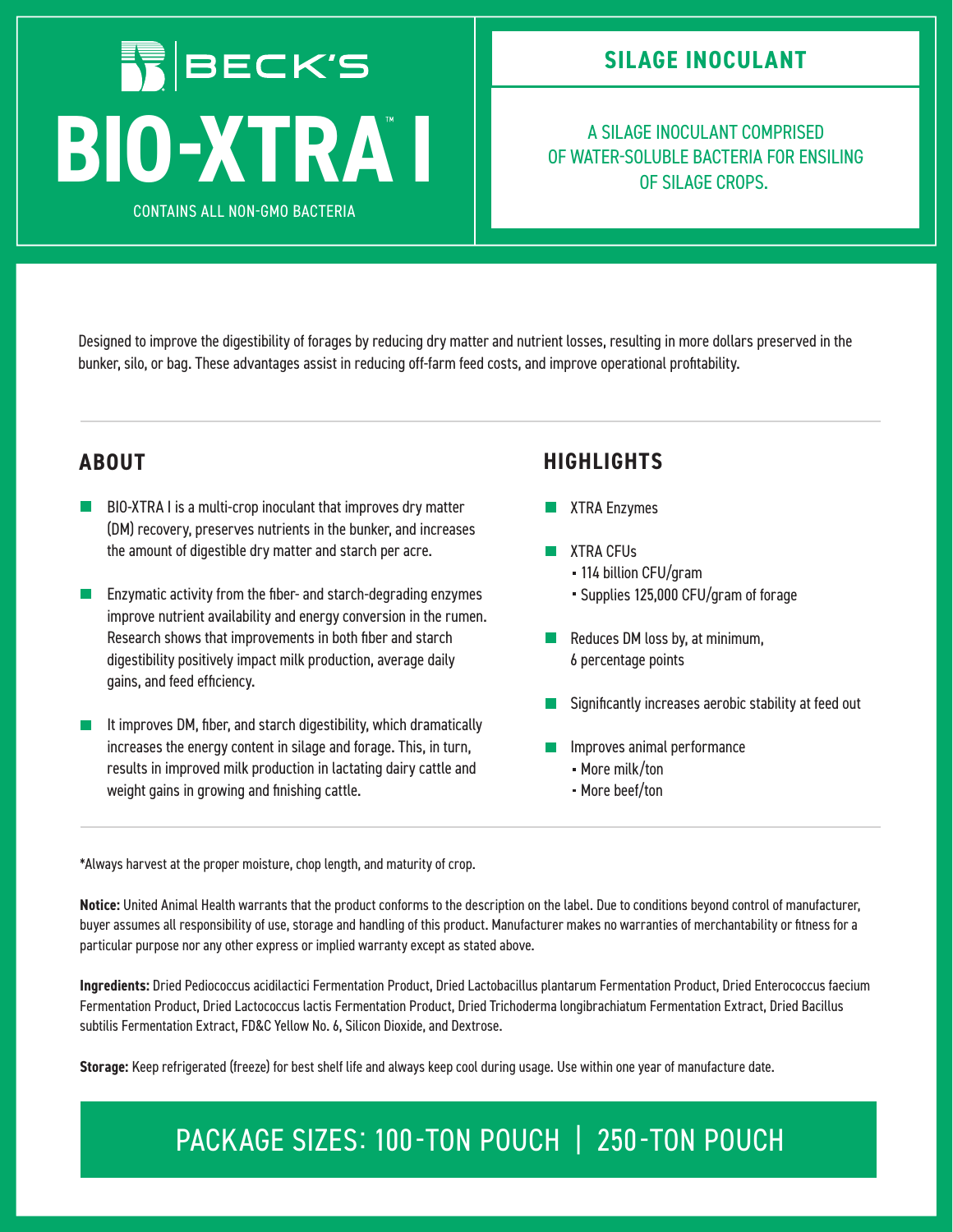## **IN BECK'S BIOXTRA II**

**CONTAINS ALL NON-GMO BACTERIA** 

A FORAGE INOCULANT COMPRISED OF WATER SOLUBLE BACTERIA AND ENZYMES FOR ENSILING OF HAYLAGE, BALEAGE, AND OTHER GRASSES.

Specifically designed for fermentation and preservation of haylage and other forages and helps reduce dry matter loss and heating in the bunker. The greater concentration of bacteria in BIO-XTRA™ II allows for a wider harvest window under varying conditions and a more rapid and efficient fermentation.

- $\mathbb{R}^3$ Enzymatic activity from the fiber- and starch-degrading enzymes improve nutrient availability and energy conversion during fermentation and in the rumen. Research shows that improvements in both fiber and starch digestibility positively impact milk production, average daily gains, and feed efficiency.
- Native bacteria in forages can be both beneficial and unfavorable.  $\mathbb{R}^3$ BIO-XTRA II serves to augment and supplement the beneficial bacteria and suppress the undesirable bacteria.
- BIO-XTRA II provides a more appropriate microbial population in  $\Box$ the harvested forage to maximize fermentation efficiency.

### **ABOUT HIGHLIGHTS**

- **XTRA Enzymes**
- **XTRA CFUs** 
	- 152 billion CFU/gram
	- Supplies 200,000 CFU/gram of forage
- Designed specifically for haylage, baleage, and other grasses

\* Always harvest at the proper moisture, chop length, and maturity of crop.

**Guaranteed Analysis:** Not less than 152 billion CFU/gram. Supplies 200,000 CFU/gram of forage or 200,000 CFU/gram of high-moisture corn. Note: Contains sources of live (viable) naturally occurring microorganisms.

**NOTICE:** United Animal Health warrants that the product conforms to the description on the label. Due to conditions beyond control of manufacturer, buyer assumes all responsibility of use, storage and handling of this product. Manufacturer makes no warranties of merchantability or fitness for a particular purpose nor any other express or implied warranty except as stated above.

**Ingredients:** Dried Pediococcus acidilactici Fermentation Product, Dried Enterococcus faecium Fermentation Product, Dried Lactobacillus plantarum Fermentation Product, Dried Lactobacillus brevis Fermentation Product, Dried Trichoderma longibrachiatum Fermentation Extract, Dried Lactococcus lactis Fermentation Product, FD&C Yellow No. 6, Silicon Dioxide, and Dextrose.

**Storage:** Keep refrigerated (freeze) for best shelf life and always keep cool during usage. Use within one year of manufacture date.

## PACKAGE SIZES: 100-TON POUCH | 250-TON POUCH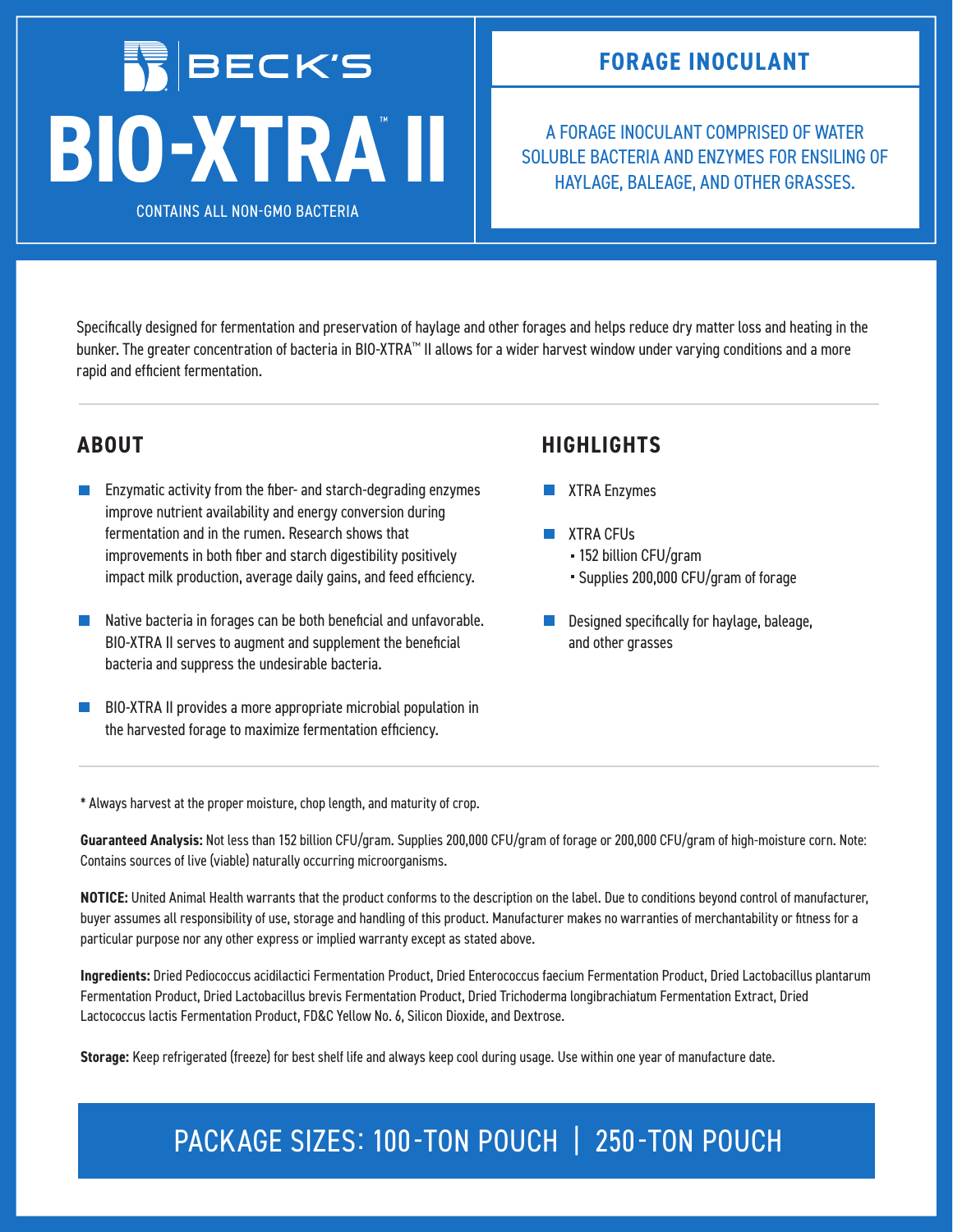# **NBECK'S BIOXTRA**

### **LIQUID MOLD INHIBITOR**

A LIQUID MOLD INHIBITOR WITH A PROPRIETARY BLEND OF FDA APPROVED FOOD-GRADE COMPONENTS THAT ARE ADAPTED AND TAILORED FOR USE IN FORAGE PRESERVATION APPLICATIONS.

BIO-XTRA™ Liquid Mold Inhibitor is a combination of mold-inhibiting additives that helps reduce the propagation and spread of mold in silage bags, bunkers, and piles.

- Improves aerobic stability and reduces the growth of  $\mathbb{R}^n$ undesirable molds and yeast in all forage types.
- **I** Provides an added level of protection to ensure quality feedstuffs for the upcoming feeding year.
- Serves as a powerful addition to the BIO-XTRA inoculant F. product lineup.

#### **ABOUT HIGHLIGHTS**

- **A** unique blend of ingredients designed to inhibit mold, yeast, and fungal growth in wet feeds.
- Easy to calibrate to match silage inoculant application rate.
- Designed specifically for forage preservation.



#### **AEROBIC STABILITY** - **SNAPLAGE D56**

Aerobic evaluation: Secondary fermentation expressed when temperature increases by 2°C Fluctuation in temperature represents drops in nighttime ambient temperatures.

**Storage:** Keep refrigerated (freeze) for best shelf life and always keep cool during usage. Use within one year of manufacture date.

PACKAGE SIZES: 1/2 GALLON: 500-TON | 1 GALLON: 1,000-TON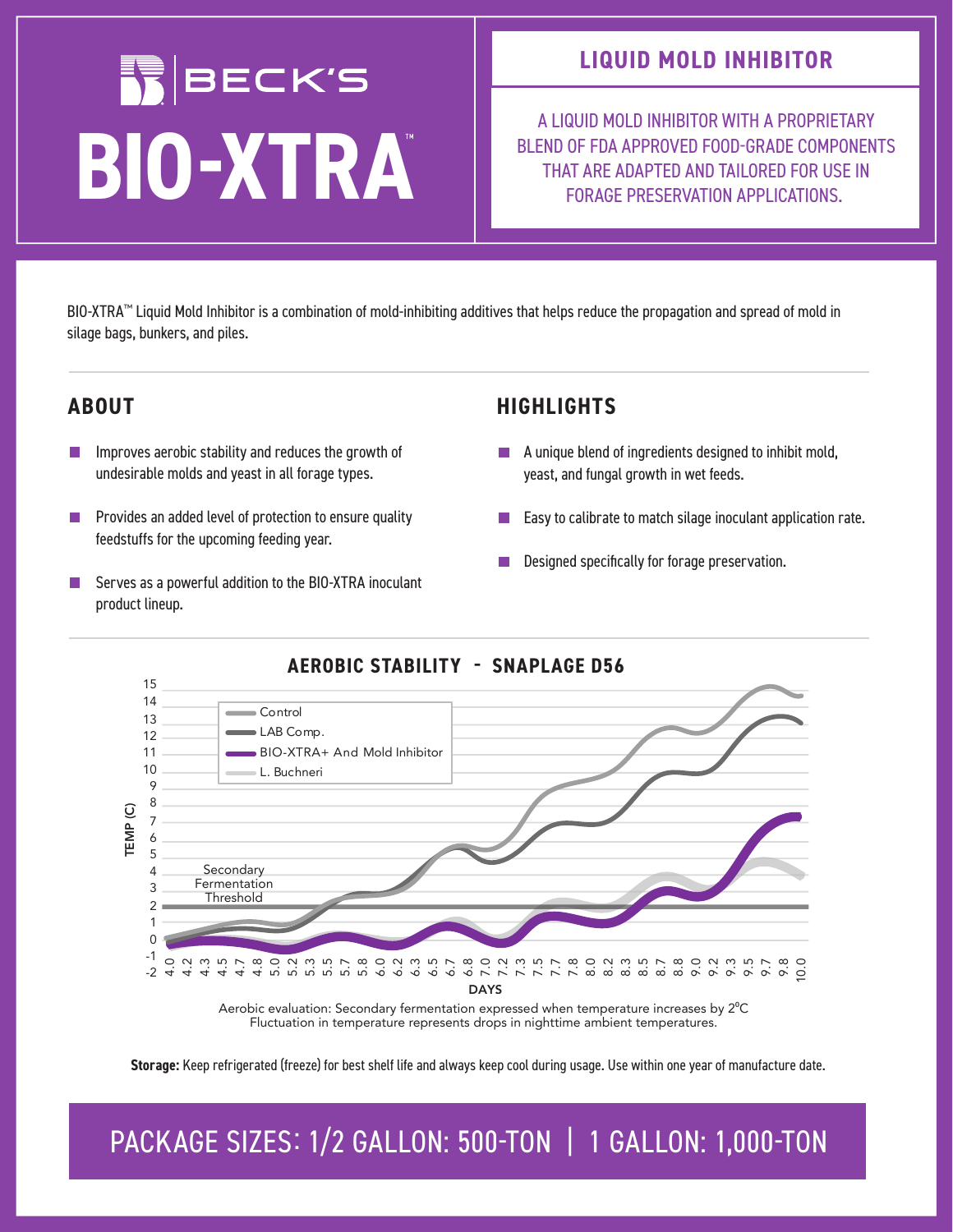## **IN BECK'S BIO-XTRAG**

**CONTAINS ALL NON-GMO BACTERIA** 

**SILAGE INOCULANT**

A SILAGE INOCULANT COMPRISED OF WATER SOLUBLE BACTERIA AND ENZYMES FOR ENSILING OF CORN SILAGE, HIGH MOISTURE CORN, AND HIGH MOISTURE GROUND EAR CORN.

Featuring a strain of E. faecium to improve starch digestibility, a blend of lactic acid bacteria to cover the range of pH changes during fermentation, and L. brevis for backend aerobic stability. BIO-XTRA™+ also helps speed fermentation and reduce dry matter loss and heating in the bunker.

#### **ABOUT**

- **EXA** Enzymatic activity from the fiber- and starch-degrading enzymes improve nutrient availability and energy conversion during fermentation and in the rumen. Research shows that improvements in both fiber and starch digestibility positively impact milk production, average daily gains, and feed efficiency.
- $\mathbb{R}^n$ Works great when coupled with BIO-XTRA, a liquid mold inhibitor, to provide further aerobic stability in the face of a variety of harvest, management, and environmental conditions.

### **HIGHLIGHTS**

- **XTRA Performance** 
	- Contains a unique formula of bacteria designed specifically for corn, high moisture corn, and high moisture ground ear corn.
- XTRA Enzymes
- **XTRA CFUs** 
	- 152 billion CFU/gram
	- Supplies 200,000 CFU/gram of forage
- $\blacksquare$  Reduces dry matter loss by, at minimum, 6 percentage points
- Significantly increases aerobic stability at feed out
- Improves animal performance
	- More milk/ton
	- More beef/ton

\* Always harvest at the proper moisture, chop length, and maturity of crop.

**Guaranteed Analysis:** Not less than 152 billion CFU/gram. Supplies 200,000 CFU/gram of forage or 200,000 CFU/gram of high-moisture corn. Note: Contains sources of live (viable) naturally occurring microorganisms.

**NOTICE:** United Animal Health warrants that the product conforms to the description on the label. Due to conditions beyond control of manufacturer, buyer assumes all responsibility of use, storage and handling of this product. Manufacturer makes no warranties of merchantability or fitness for a particular purpose nor any other express or implied warranty except as stated above.

**Ingredients:** Dried Pediococcus acidilactici Fermentation Product, Dried Enterococcus faecium Fermentation Product, Dried Lactobacillus plantarum Fermentation Product, Dried Lactobacillus brevis Fermentation Product, Dried Trichoderma longibrachiatum Fermentation Extract, Dried Lactococcus lactis Fermentation Product, FD&C Yellow No. 6, Silicon Dioxide, and Dextrose.

**Storage:** Keep refrigerated (freeze) for best shelf life and always keep cool during usage. Use within one year of manufacture date.

### PACKAGE SIZES: 250-TON POUCH | 500-TON POUCH